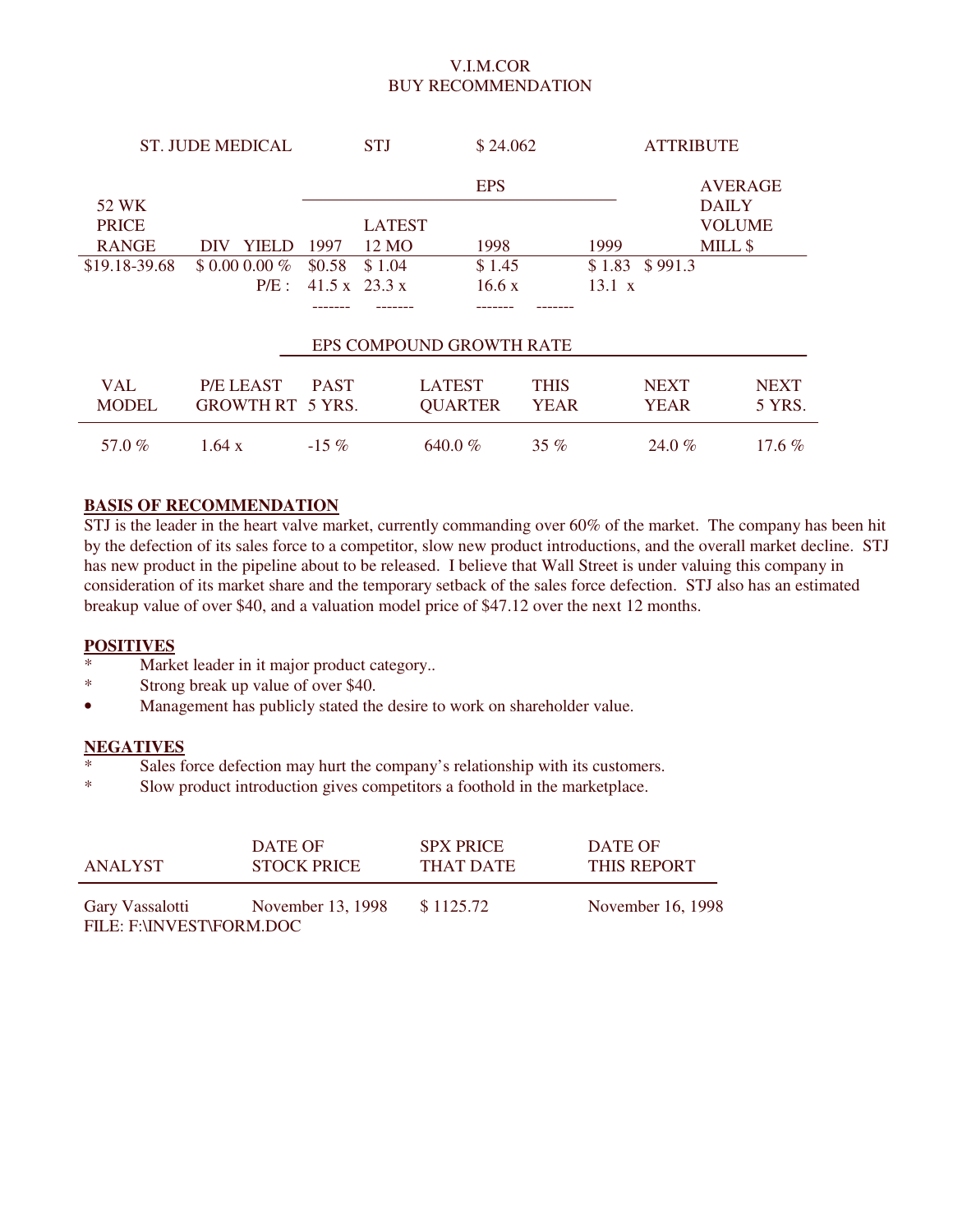# **SAINT JUDE MEDICAL**

STJ is a leading medical products company producing mechanical heart valves (over 60% market share) and pacemakers, implantable cardioverter defibrillators and related specialty cardiac products mainly through a number of acquisitions in the cardiac rhythm management (CRM) field. Overseas business is significant, accounting for about 41% of sales and 42% of profits in 1997. Sales by product segment in recent years were:

|                         |         | 1997 1996 |
|-------------------------|---------|-----------|
| Cardiac rhythm products | 72% 69% |           |
| Heart valves            |         | 28\% 31\% |

St. Jude has experienced difficulties in integrating the acquisitions of Ventritex and Telectronics. However, the company's longer-range prospects remain favorable. Ranking as the leading producer of mechanical heart valves, St. Jude also plans to rejuvenate its pacing, ICD and other cardiac lines through new product introductions and improved marketing strategies.

## **VALUATION**

The shares declined sharply, reflecting disappointment with second quarter operating earnings, heightened competitive pressures from rivals such as Guidant and Medtronic, and the defection of sales personnel to the competition. St. Jude has been at a competitive disadvantage in the ICD market because it lacks a dual chamber defibrillator, while its pacemaker line has been impacted by new pacers from Medtronic.

The VIMCOR valuation model considers STJ a timely buy at this time. Reviewing the statistical data, you can see that STJ is currently trading near the low end of its average 5 year P/E range, and 5 year average Price/Sales range in the value model. STJ is also favorable in the Growth Model, although it is a bit high priced for the growth purchase range at this time (P/E least growth of <1.5x signifies a purchase, while a number of 2.0 or greater is a sell candidate).

|              |                                     | <b>VIMCOR VALUATION MODEL</b> |                      |                         |       |
|--------------|-------------------------------------|-------------------------------|----------------------|-------------------------|-------|
| Ticker       | Name                                | <u>Price</u>                  | Attribute            | Institutional Ownership | 62.0% |
| <b>I</b> STJ | <b>UUDE</b><br>ST<br><b>MEDICAL</b> | 30.000                        | <b>ISPEC</b><br>ISIT | LT Debt / Tot Cap       | 18.0% |

| IP/E        |       |            | <b>P/BK</b> |      |         | <b>IP/CF</b>           |      |                | Dividends |       | Price/Sales |             |         |
|-------------|-------|------------|-------------|------|---------|------------------------|------|----------------|-----------|-------|-------------|-------------|---------|
| <b>ILow</b> | High  | Current    | <b>ILow</b> | High | Current | <b>ILOW</b>            | High | <b>Current</b> | Dollars   | Yield | Low         | <b>High</b> | Current |
| 28.33       | 46.09 | റഠ<br>20.C | 2.38        | ີ    | 2.80    | $\delta$ .30<br>$\sim$ | 26.7 | 23.26          | 0.00      | 0.00% | 2.93        | 4.88        | 70      |

| <b>Historical</b><br><b>Estimated Earnings</b><br>Earnings |                        |                         |         |        |     | Dividend Growth |                                                                              |      |        |      |          |
|------------------------------------------------------------|------------------------|-------------------------|---------|--------|-----|-----------------|------------------------------------------------------------------------------|------|--------|------|----------|
| Ltst Qtr                                                   | Ltst 12<br><b>Mths</b> | <b>I</b> Currnt<br>lQtr | $%$ Cha |        |     |                 | Currnt Yr \% Chge   Next Yr \% Chge \ender Future 5 \% Chge \ender 5 \less 5 |      |        | lvrs | Next 5Yr |
| \$0.33                                                     | \$1.04                 | \$0.37                  | 640%    | \$1.43 | 35% | \$1.78          | 24%                                                                          | 2.89 | 17.60% | 0.0% | 0.0%     |

| Projected Values - Value Model |                       |                 | <b>Growth Model Predictions</b> |               |                |                   |
|--------------------------------|-----------------------|-----------------|---------------------------------|---------------|----------------|-------------------|
|                                | <b>I</b> End of<br>YR | Next YR 5 Years |                                 |               | <b>IEnd of</b> | Next <sup>1</sup> |
| <b>I</b> Price                 | \$47.12               | \$54.08         | \$74.61                         | <b>Price</b>  | 50.34          | 62                |
| Return                         | 57%                   | 80%             | 149%                            | <b>Return</b> | 68%            | 10                |

|        | Projected Values - Value Model |                 |         |        | <b>Growth Model Predictions</b> |                 |        |
|--------|--------------------------------|-----------------|---------|--------|---------------------------------|-----------------|--------|
|        | End of<br>YR                   | Next YR 5 Years |         |        | End of                          | Next YR 5 Years |        |
| Price  | \$47.12                        | \$54.08         | \$74.61 | Price  | 50.34                           | 62.66           | 101.90 |
| Return | 57%                            | 80%             | 149%    | Return | 68%                             | 109%            | 240%   |
|        |                                |                 |         |        | <b>P/E Least Growth Rate:</b>   |                 | 1.64   |